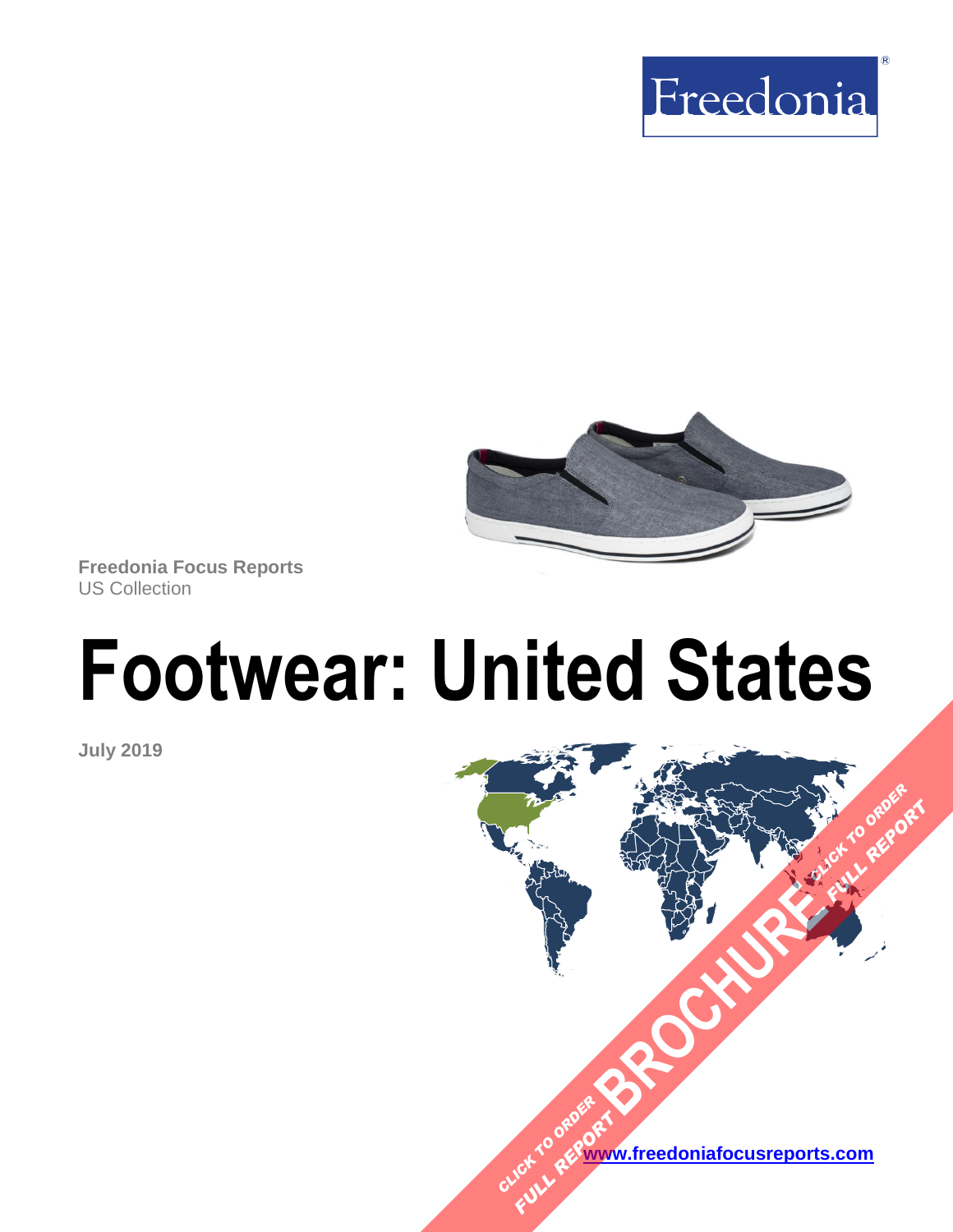# **Table of Contents**

| 1. Highlights                   | $\mathbf{3}$   |
|---------------------------------|----------------|
| 2. Market Environment           | 4              |
| <b>Historical Trends</b>        | $\overline{4}$ |
| Key Economic Indicators         | 6              |
| Trade                           | 7              |
| <b>Consumer Trends</b>          | 10             |
| 3. Segmentation & Forecasts     | 12             |
| <b>Upper Material</b>           | 12             |
| Non-Athletic Footwear           | 14             |
| Leather                         | 16             |
| Textile                         | 17             |
| Rubber & Plastic                | 18             |
| <b>Other Materials</b>          | 19             |
| <b>Athletic Footwear</b>        | 20             |
| Textile                         | 23             |
| Leather                         | 24             |
| Rubber & Plastic                | 25             |
| 4. Industry Structure           | 27             |
| <b>Industry Characteristics</b> | 27             |
| <b>Market Leaders</b>           | 31             |
| <b>Nike</b>                     | 32             |
| adidas                          | 32             |
| Caleres                         | 33             |
| <b>Skechers</b>                 | 33             |
| 5. About This Report            | 35             |
| Scope                           | 35             |
| Sources                         | 35             |
| <b>Industry Codes</b>           | 36             |
| Freedonia Methodology           | 36             |
| Resources                       | 38             |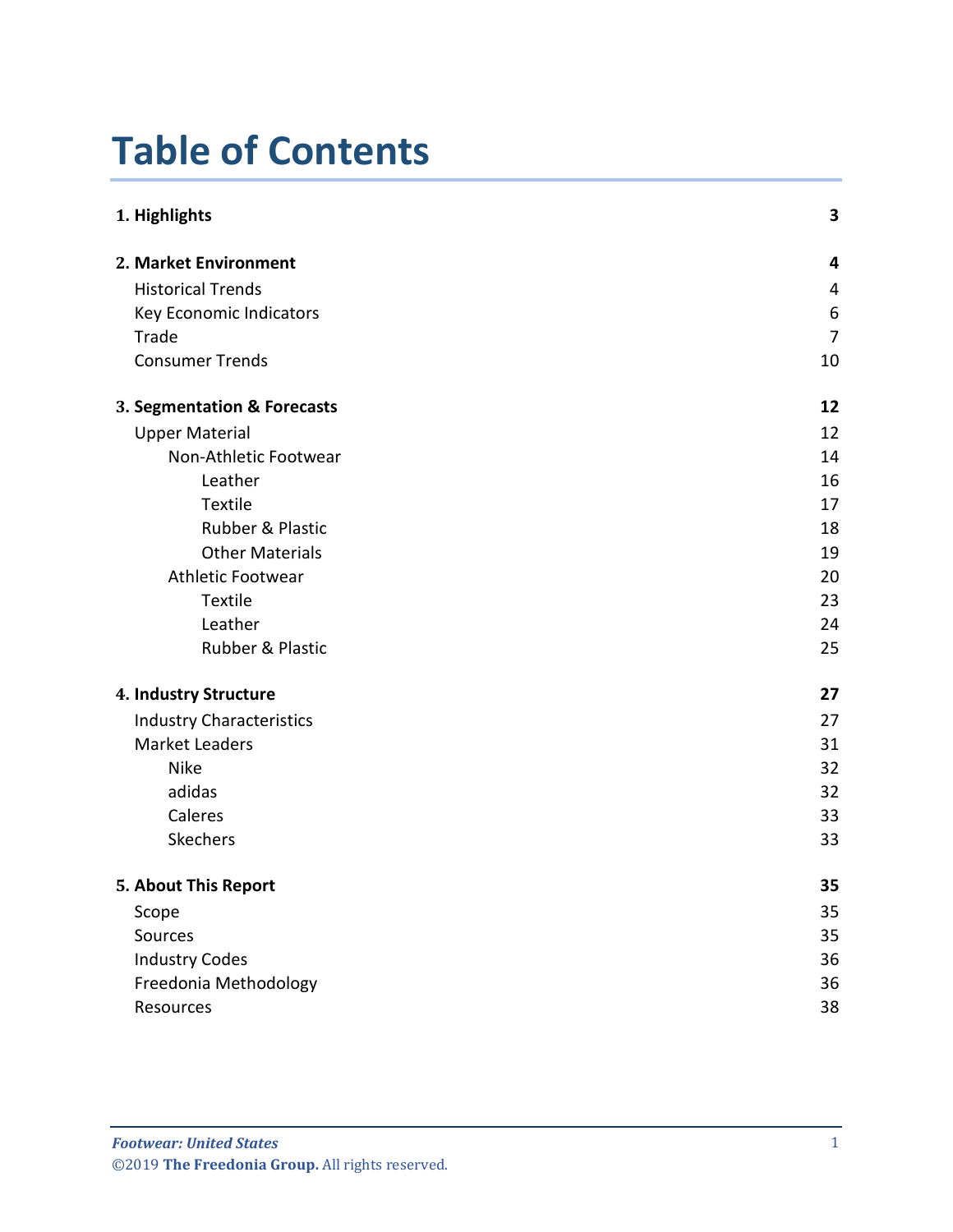# **List of Tables & Figures**

| Figure 1   Key Trends in US Footwear Demand, 2018 - 2023                              | 3              |
|---------------------------------------------------------------------------------------|----------------|
| Figure 2   US Footwear Demand Trends, 2008 - 2018                                     | $\overline{4}$ |
| Figure 3   US Footwear Shipment Trends, 2008 - 2018                                   | 5              |
| Table 1   Key Indicators for US Footwear Demand, 2008 - 2023 (US\$ bil)               | 6              |
| Figure 4   US Footwear Trade, 2008 - 2018 (US\$ mil)                                  | $\overline{7}$ |
| Table 2   US Footwear Trade, 2008 - 2018 (US\$ mil)                                   | $\overline{7}$ |
| Table 3   US Footwear Trade by Country, 2008 - 2018 (US\$ mil)                        | 8              |
| Figure 5   Survey: Trends in Athletic Footwear Ownership & Purchasing, 2019 (% of US  |                |
| <b>Adult Population)</b>                                                              | 10             |
| Figure 6   Survey: Trends in Non-Athletic Footwear Ownership & Purchasing, 2019 (% of |                |
| <b>US Adult Population)</b>                                                           | 11             |
| Table 4   Survey: US Population Footwear Purchasing Habits by Demographic, 2019       | 11             |
| Figure 7   US Footwear Demand by Type, 2008 - 2023 (US\$ mil)                         | 12             |
| Table 5   US Footwear Demand by Type, 2008 - 2023 (US\$ mil)                          | 12             |
| Figure 8   US Footwear Shipments, 2008 - 2023 (US\$ mil)                              | 13             |
| Table 6   US Footwear Shipments, 2008 - 2023 (US\$ mil)                               | 13             |
| Figure 9   US Non-Athletic Footwear Demand by Upper Material, 2008 - 2023 (US\$ mil)  | 15             |
| Table 7   US Non-Athletic Footwear Demand by Upper Material, 2008 - 2023 (US\$ mil)   | 15             |
| Table 8   Non-Athletic Footwear Products                                              | 16             |
| Figure 10   US Athletic Footwear Demand by Upper Material, 2008 - 2023 (US\$ mil)     | 21             |
| Table 9   US Athletic Footwear Demand by Upper Material, 2008 - 2023 (US\$ mil)       | 21             |
| Figure 11   US Footwear Demand by Type, 2008 - 2023 (%)                               | 26             |
| Figure 12   US Footwear Firms, Establishments, & Employment, 2008 - 2018              | 28             |
| Table 10   US Footwear Firms, Establishments, & Employment, 2008 - 2018               | 28             |
| Figure 13   US Footwear Domestic Industry Shipments Concentration, 2002 - 2012        | 29             |
| Table 11   Leading Suppliers to the US Footwear Market by Brand, 2018                 | 31             |
| Table 12   NAICS & SIC Codes Related to Footwear                                      | 36             |
|                                                                                       |                |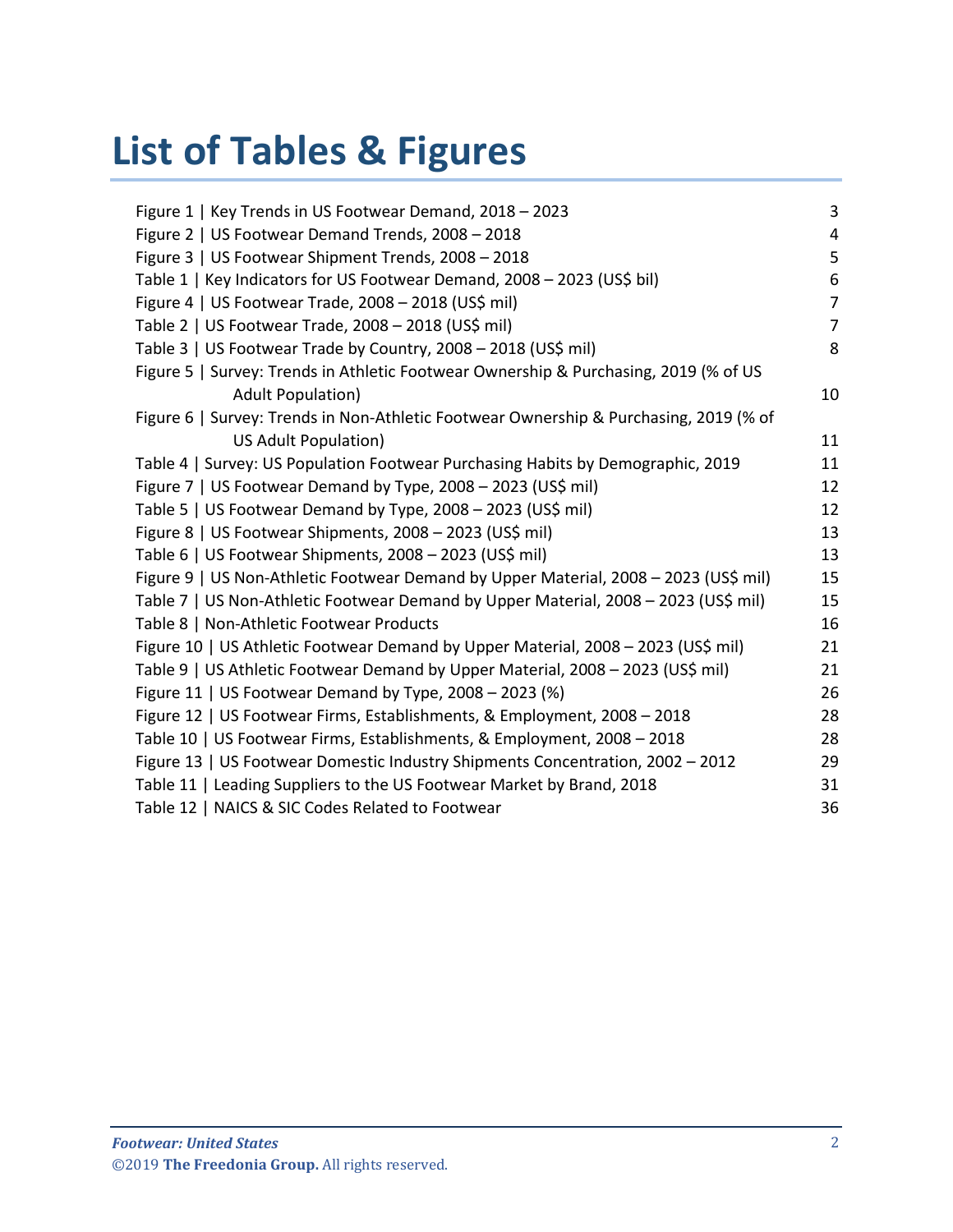# <span id="page-3-0"></span>**About This Report**

## <span id="page-3-1"></span>**Scope**

This report forecasts to 2023 US footwear demand and shipments in nominal US dollars at the manufacturer level. Total demand is segmented by type and upper material in terms of:

- non-athletic
	- o leather
	- o textile
	- o rubber and plastic
	- o other materials, such as disposable shoes
- athletic
	- o textile
	- o leather
	- o rubber and plastic

To illustrate historical trends, total demand, total shipments, the various segments, and trade are provided in annual series from 2008 to 2018.

Ice skates, roller skates, toy footwear, and orthopedic extension footwear are excluded from the scope of this report. Re-exports of footwear are excluded from demand and trade figures.

Key macroeconomic indicators are also provided with quantified trends. Other various topics, including profiles of pertinent leading companies, are covered in this report. A full outline of report items by page is available in the Table of Contents.

### <span id="page-3-2"></span>**Sources**

*Footwear: United States* (FF50011) represents the synthesis and analysis of data from various primary, secondary, macroeconomic, and demographic sources, such as:

- firms participating in the industry, and their suppliers and customers
- government/public agencies
- intergovernmental organizations
- proprietary and licensed national consumer survey data
- trade associations and their publications
- the business and trade press
- indicator forecasts by The Freedonia Group
- the findings of other reports and studies by The Freedonia Group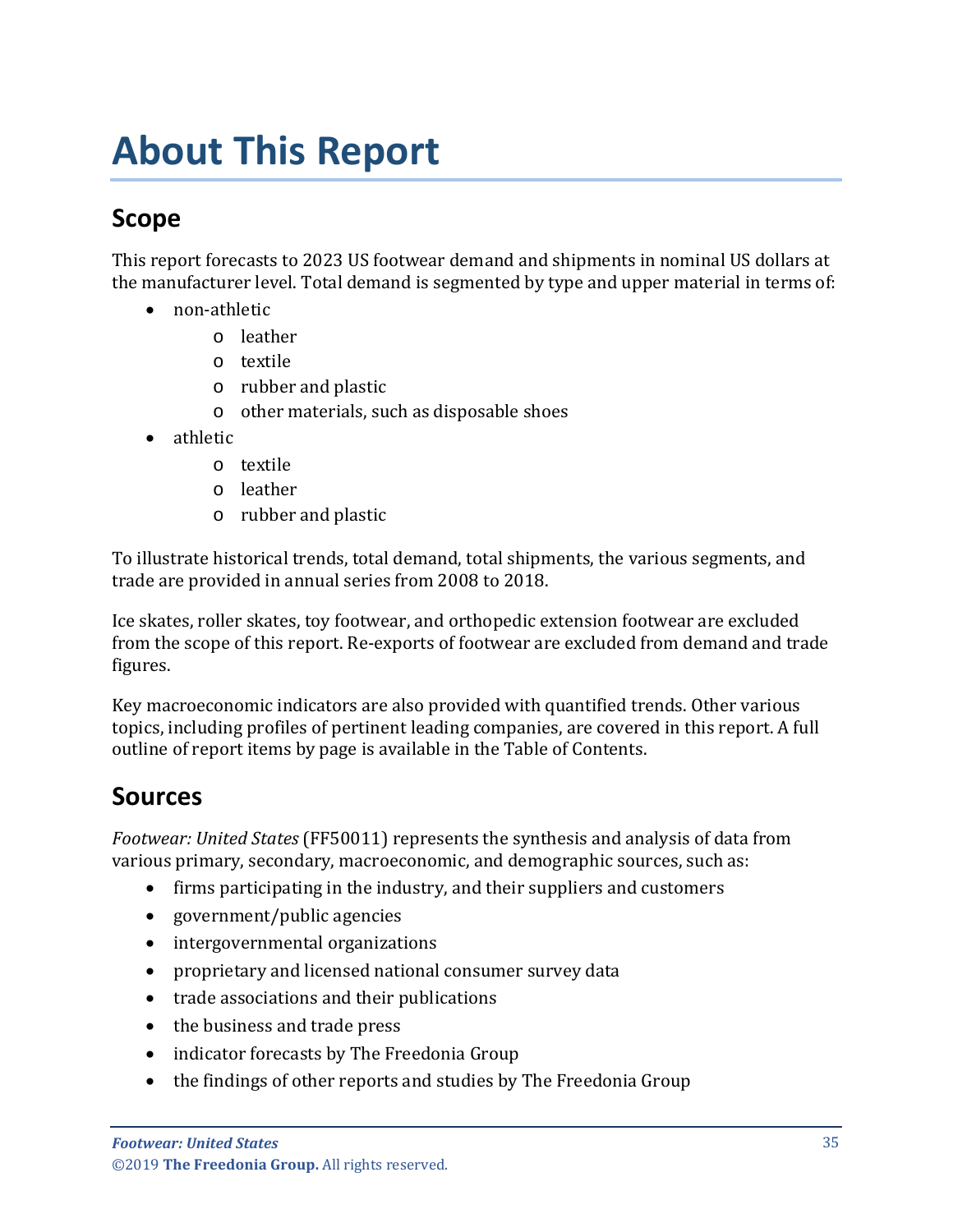Specific sources and additional resources are listed in the Resources section of this publication for reference and to facilitate further research.

## <span id="page-4-0"></span>**Industry Codes**

<span id="page-4-2"></span>

| Table 12   NAICS & SIC Codes Related to Footwear                                |                                      |            |                                           |  |
|---------------------------------------------------------------------------------|--------------------------------------|------------|-------------------------------------------|--|
| <b>NAICS/SCIAN 2017</b><br><b>North American Industry Classification System</b> |                                      | <b>SIC</b> |                                           |  |
|                                                                                 |                                      |            | <b>Standard Industrial Classification</b> |  |
| 316210                                                                          | <b>Footwear Manufacturing</b>        | 3021       | <b>Rubber and Plastics Footwear</b>       |  |
| 424340                                                                          | <b>Footwear Merchant Wholesalers</b> | 3142       | House Slippers                            |  |
|                                                                                 |                                      | 3143       | Men's Footwear, Except Athletic           |  |
|                                                                                 |                                      | 3144       | Women's Footwear, Except Athletic         |  |
|                                                                                 |                                      | 3149       | Footwear, Except Rubber, NEC              |  |
|                                                                                 |                                      | 5139       | Footwear                                  |  |

Source: US Census Bureau

# <span id="page-4-1"></span>**Freedonia Methodology**

The Freedonia Group, a subsidiary of MarketResearch.com, has been in business for more than 30 years and in that time has developed a comprehensive approach to data analysis that takes into account the variety of industries covered and the evolving needs of our customers.

Every industry presents different challenges in market sizing and forecasting, and this requires flexibility in methodology and approach. Freedonia methodology integrates a variety of quantitative and qualitative techniques to present the best overall picture of a market's current position as well as its future outlook: When published data are available, we make sure they are correct and representative of reality. We understand that published data often have flaws either in scope or quality, and adjustments are made accordingly. Where no data are available, we use various methodologies to develop market sizing (both top-down and bottom-up) and then triangulate those results to come up with the most accurate data series possible. Regardless of approach, we also talk to industry participants to verify both historical perspective and future growth opportunities.

Methods used in the preparation of Freedonia market research include, but are not limited to, the following activities: comprehensive data mining and evaluation, primary research, consensus forecasting and analysis, ratio analysis using key indicators, regression analysis, end use growth indices and intensity factors, purchase power parity adjustments for global data, consumer and end user surveys, market share and corporate sales analysis, product lifespan analysis, product or market life cycle analysis, graphical data modeling, long-term historical trend analysis, bottom-up and top-down demand modeling, and comparative market size ranking.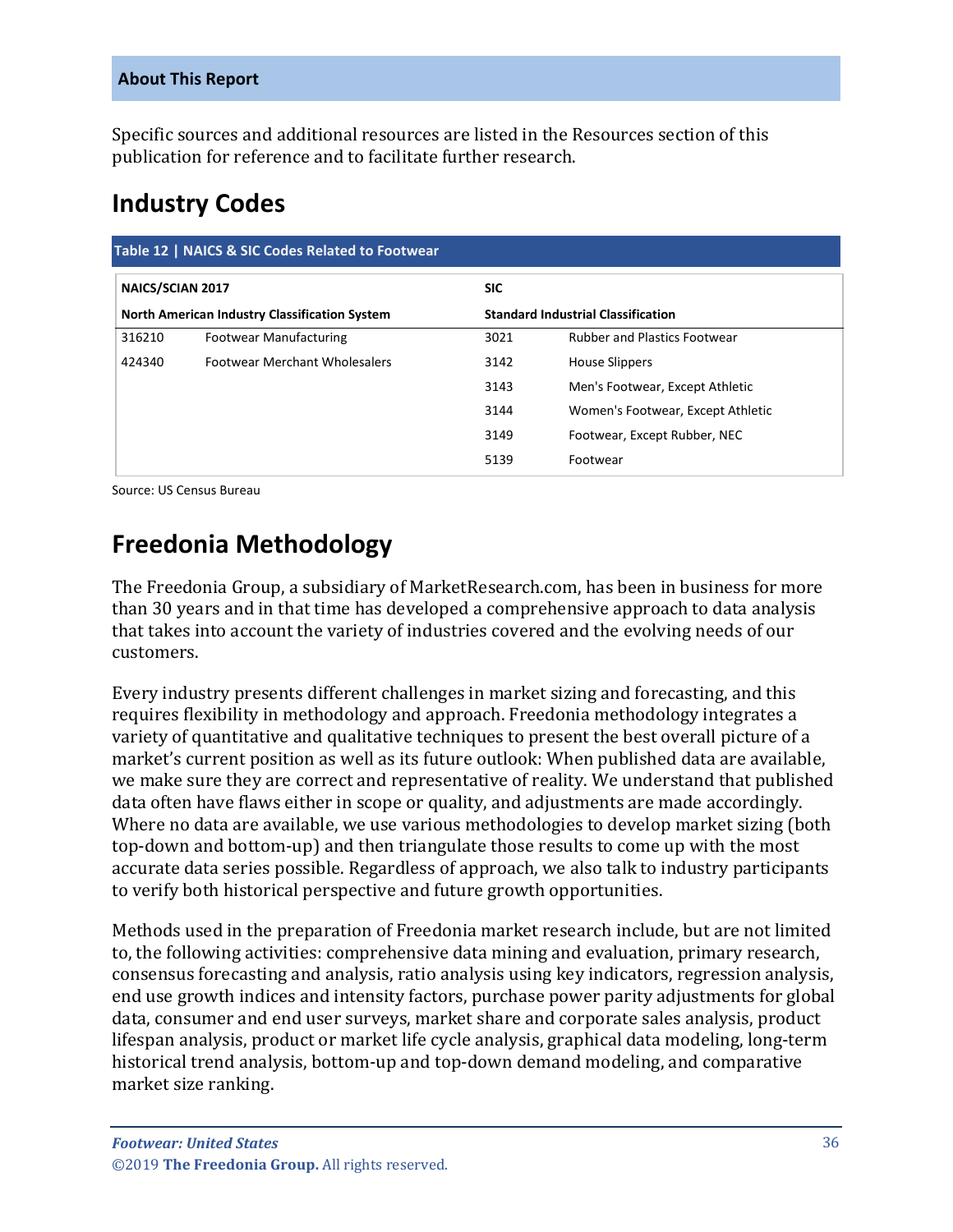#### **About This Report**

Freedonia quantifies trends in various measures of growth and volatility. Growth (or decline) expressed as an average annual growth rate (AAGR) is the least squares growth rate, which takes into account all available datapoints over a period. The volatility of datapoints around a least squares growth trend over time is expressed via the coefficient of determination, or  $r^2$ . The most stable data series relative to the trend carries an  $r^2$  value of 1.0; the most volatile – 0.0. Growth calculated as a compound annual growth rate (CAGR) employs, by definition, only the first and last datapoints over a period. The CAGR is used to describe forecast growth, defined as the expected trend beginning in the base year and ending in the forecast year. Readers are encouraged to consider historical volatility when assessing particular annual values along the forecast trend, including in the forecast year.

### **Copyright & Licensing**

The full report is protected by copyright laws of the United States of America and international treaties. The entire contents of the publication are copyrighted by The Freedonia Group.